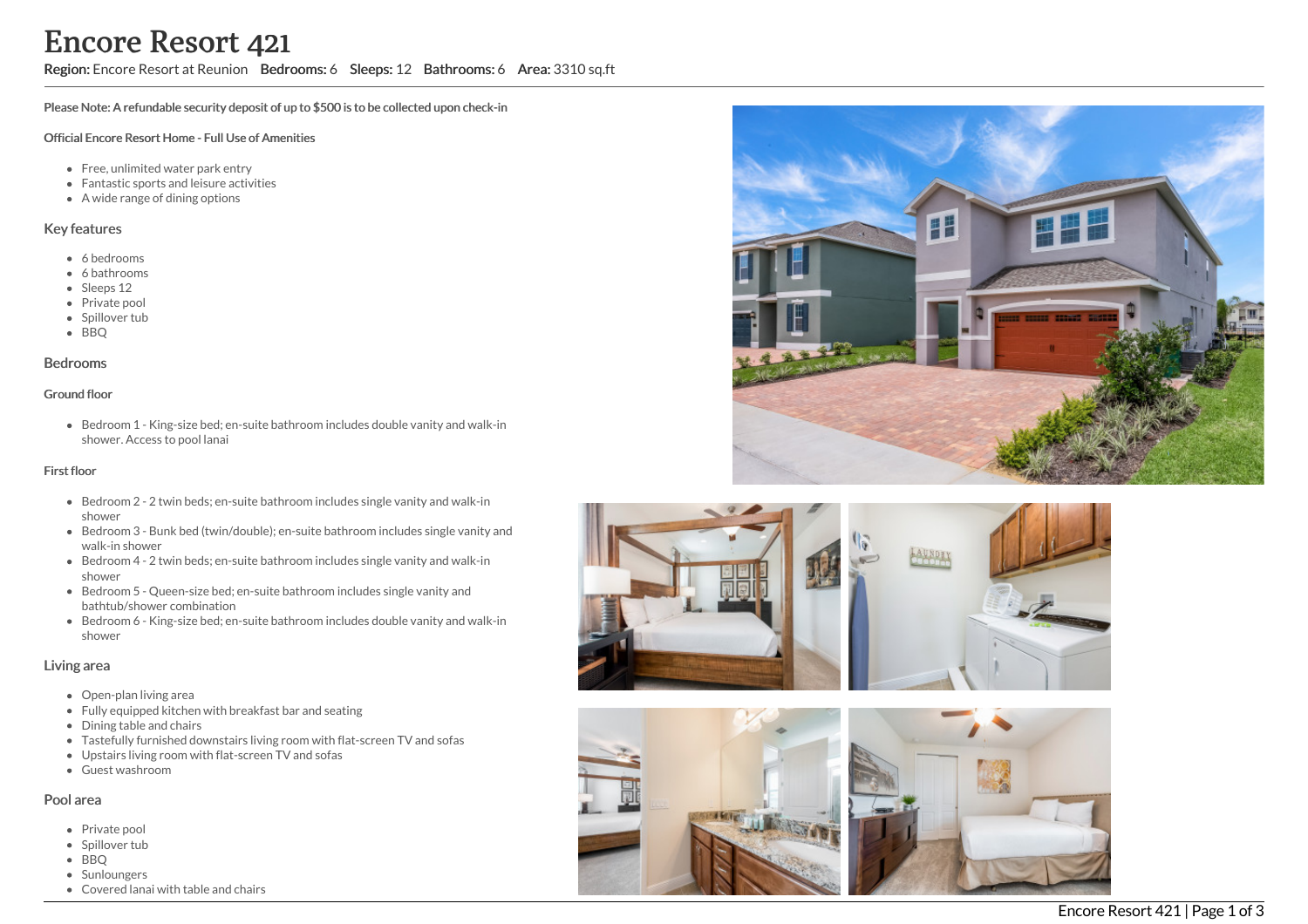## Home entertainment

TVs in living areas and all bedrooms

# General

- Air conditioning throughout
- Complimentary wifi
- $\bullet$  Private parking
- Bedding and towels included
- Pet friendly home (additional charges apply)

## Laundry room

- Washer and dryer
- Ironing board and iron

# Children's equipment available for hire

- Crib
- High chair
- Stroller
- Pack and play

# Places of interest

- Golf courses 4 miles
- Supermarket 2 miles
- $\bullet$  Shopping mall 4 miles
- Disney World 7 miles
- Seaworld 14 miles
- Universal Studios 20 miles
- Legoland 30 miles
- Airport 26 miles
- Beaches 75 miles